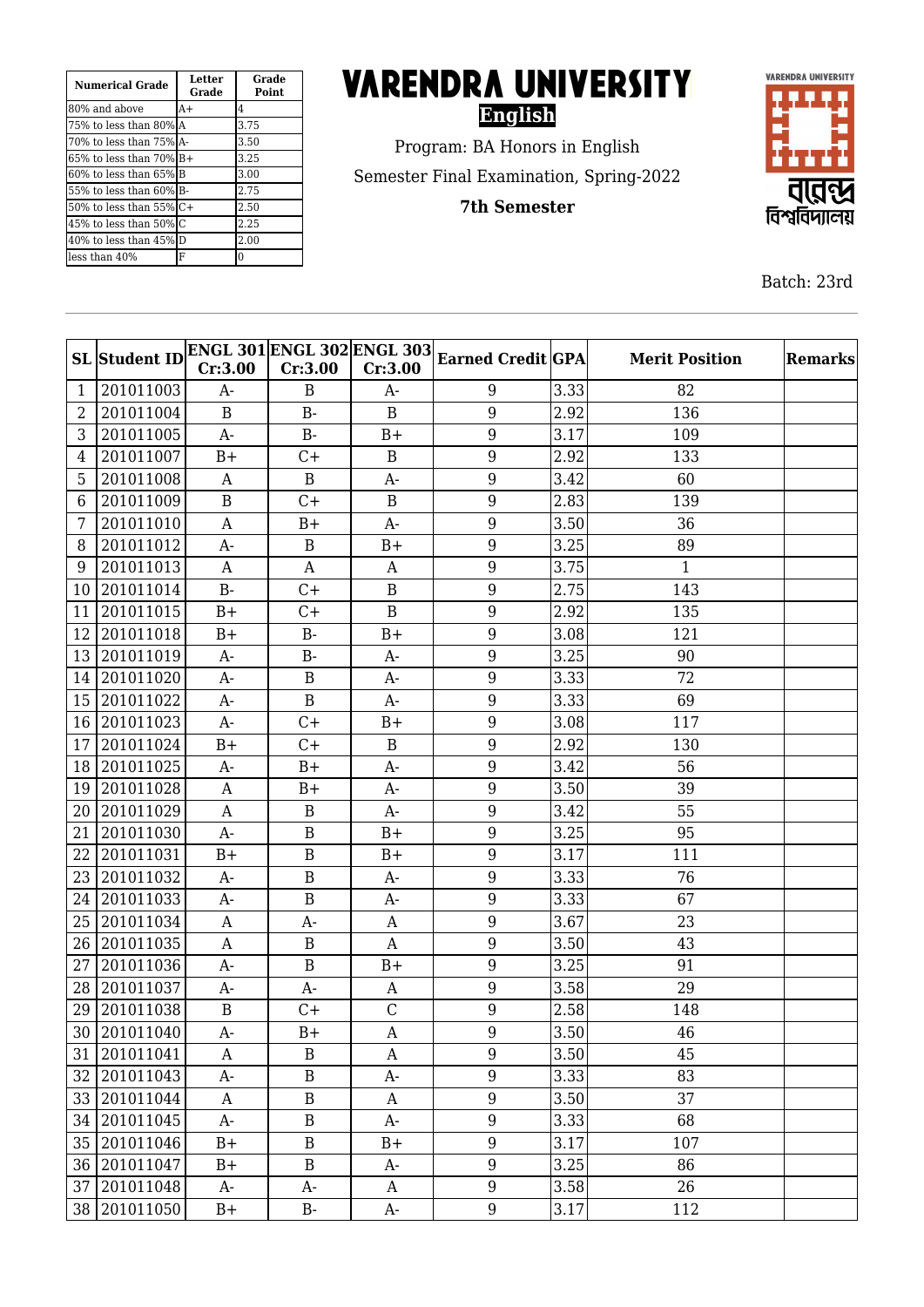|    | <b>SL</b> Student ID |                  | <b>ENGL 301 ENGL 302 ENGL 303</b> |                  | <b>Earned Credit GPA</b> |                   | <b>Merit Position</b> | <b>Remarks</b> |
|----|----------------------|------------------|-----------------------------------|------------------|--------------------------|-------------------|-----------------------|----------------|
|    |                      | Cr:3.00          | Cr:3.00                           | Cr:3.00          |                          |                   |                       |                |
|    | 39 201011051         | A                | $B+$                              | A                | 9                        | 3.58              | 31                    |                |
|    | 40 201011052         | $B+$             | $B-$                              | $B+$             | $\overline{9}$           | 3.08              | 118                   |                |
| 41 | 201011053            | $B+$             | $\mathbf B$                       | $A-$             | 9                        | 3.25              | 88                    |                |
| 42 | 201011055            | $\mathbf{A}$     | $\, {\bf B}$                      | $A-$             | 9                        | 3.42              | 58                    |                |
|    | 43 201011056         | $\mathbf{A}$     | $\, {\bf B}$                      | $A-$             | 9                        | 3.42              | 49                    |                |
|    | 44 201011057         | $A-$             | $\, {\bf B}$                      | $\mathbf B$      | 9                        | 3.17              | 110                   |                |
|    | 45 201011058         | $A-$             | $\mathbf B$                       | $A-$             | $9\,$                    | 3.33              | 80                    |                |
|    | 46 201011059         | $\, {\bf B}$     | $C +$                             | $B+$             | $9\,$                    | 2.92              | 132                   |                |
| 47 | 201011061            | $\mathbf{A}$     | $A-$                              | $A-$             | 9                        | 3.58              | 28                    |                |
| 48 | 201011062            | $\mathbf{A}$     | A-                                | A                | $\overline{9}$           | 3.67              | 22                    |                |
|    | 49 201011063         | $A-$             | $\mathbf B$                       | $\mathbf B$      | 9                        | 3.17              | 105                   |                |
| 50 | 201011064            | $\mathbf{A}$     | $\, {\bf B}$                      | $A-$             | 9                        | 3.42              | 50                    |                |
| 51 | 201011066            | $A-$             | $\, {\bf B}$                      | $B+$             | $\boldsymbol{9}$         | 3.25              | 94                    |                |
| 52 | 201011067            | $B+$             | $B+$                              | $A-$             | $\overline{9}$           | 3.33              | 75                    |                |
| 53 | 201011068            | $A-$             | B                                 | $A-$             | 9                        | 3.33              | 74                    |                |
|    | 54 201011069         | A                | $A-$                              | $\boldsymbol{A}$ | 9                        | 3.67              | 14                    |                |
|    | 55 201011070         | $\mathbf{A}$     | $A-$                              | $A+$             | 9                        | 3.75              | 11                    |                |
| 56 | 201011071            | $A-$             | $C +$                             | A                | 9                        | 3.25              | 98                    |                |
| 57 | 201011072            | $A-$             | $\mathbf B$                       | $\mathbf{A}$     | 9                        | 3.42              | 53                    |                |
|    | 58 201011073         | $A-$             | $\, {\bf B}$                      | A-               | 9                        | 3.33              | 70                    |                |
| 59 | 201011074            | A-               | $\, {\bf B}$                      | $\mathbf{A}$     | $9\,$                    | 3.42              | 52                    |                |
| 60 | 201011075            | $\mathbf{A}$     | $A-$                              | $\mathbf{A}$     | 9                        | 3.67              | 15                    |                |
| 61 | 201011076            | $\mathbf{A}$     | $\mathbf B$                       | $A-$             | $9\,$                    | 3.42              | 62                    |                |
|    | 62 201011078         | $\mathbf A$      | $B+$                              | $A-$             | 9                        | 3.50              | 38                    |                |
|    | 63 201011079         | $A-$             | $\, {\bf B}$                      | $B+$             | 9                        | 3.25              | 93                    |                |
|    | 64 201011080         | $A-$             | $\, {\bf B}$                      | $\mathbf{A}$     | 9                        | 3.42              | 54                    |                |
|    | 65 201011081         | $B+$             | $\, {\bf B}$                      | $B+$             | 9                        | 3.17              | 104                   |                |
|    | 66 201011082         | $\mathbf{A}$     | $A-$                              | $A-$             | $9\,$                    | 3.58              | 34                    |                |
| 67 | 201011084            | $\mathbf{A}$     | $B+$                              | A                | 9                        | 3.58              | 30                    |                |
|    | 68 201011085         | $\mathbf A$      | $\, {\bf B}$                      | $A-$             | 9                        | 3.42              | 59                    |                |
|    | 69 201011086         | $\mathbf B$      | $\bf{B}$                          | $B -$            | 9                        | 2.92              | 137                   |                |
|    | 70 201011087         | $A-$             | $\, {\bf B}$                      | A-               | 9                        | 3.33              | 84                    |                |
| 71 | 201011088            | $B+$             | $\mathsf C$                       | $\mathbf B$      | $\boldsymbol{9}$         | 2.83              | 142                   |                |
|    | 72 201011089         | $B+$             | $B-$                              | $\, {\bf B}$     | $\overline{9}$           | 3.00              | 125                   |                |
|    | 73 201011090         | A                | $B+$                              | A                | $\boldsymbol{9}$         | 3.58              | 27                    |                |
|    | 74 201011091         | $C +$            | $\mathsf C$                       | $B+$             | $\overline{9}$           | 2.67              | 146                   |                |
|    | 75 201011092         | $\mathcal{C}$    | $\mathsf C$                       | $B-$             | $\boldsymbol{9}$         | 2.42              | 152                   |                |
|    | 76 201011094         | $\mathbf{A}$     | $B+$                              | $A+$             | 9                        | 3.67              | 19                    |                |
|    | 77 201011095         | $B+$             | $B-$                              | B                | $\boldsymbol{9}$         | 3.00              | 128                   |                |
|    | 78 201011098         | $B-$             | $C +$                             | $\bf{B}$         | $\boldsymbol{9}$         | 2.75              | 145                   |                |
|    | 79 201011099         | $\boldsymbol{A}$ | $B+$                              | $\boldsymbol{A}$ | 9                        | 3.58              | 32                    |                |
|    | 80 201011101         | $B+$             | $\bf{B}$                          | $B+$             | $\overline{9}$           | 3.17              | 106                   |                |
|    | 81 201011102         | $C+$             | $\mathbf D$                       | D                | 9                        | 2.17              | 155                   |                |
|    | 82 201011105         | $\mathbf{A}$     | $B+$                              | $A-$             | 9                        | 3.50              | 40                    |                |
|    | 83 201011106         | A-               | $\bf{B}$                          | $B+$             | $\boldsymbol{9}$         | $\overline{3.25}$ | 87                    |                |
|    | 84 201011108         | $A-$             | $B+$                              | $A-$             | $\overline{9}$           | 3.42              | 57                    |                |
|    | 85 201011109         | $B+$             | $B-$                              | $\, {\bf B}$     | $\boldsymbol{9}$         | 3.00              | 126                   |                |
|    | 86 201011111         | $\bf{B}$         | $C +$                             | $B+$             | 9                        | 2.92              | 134                   |                |
|    | 87 201011112         | $A-$             | $B -$                             | A-               | 9                        | 3.25              | 96                    |                |
|    | 88 201011113         | $A-$             | $B-$                              | $B+$             | $\boldsymbol{9}$         | 3.17              | 103                   |                |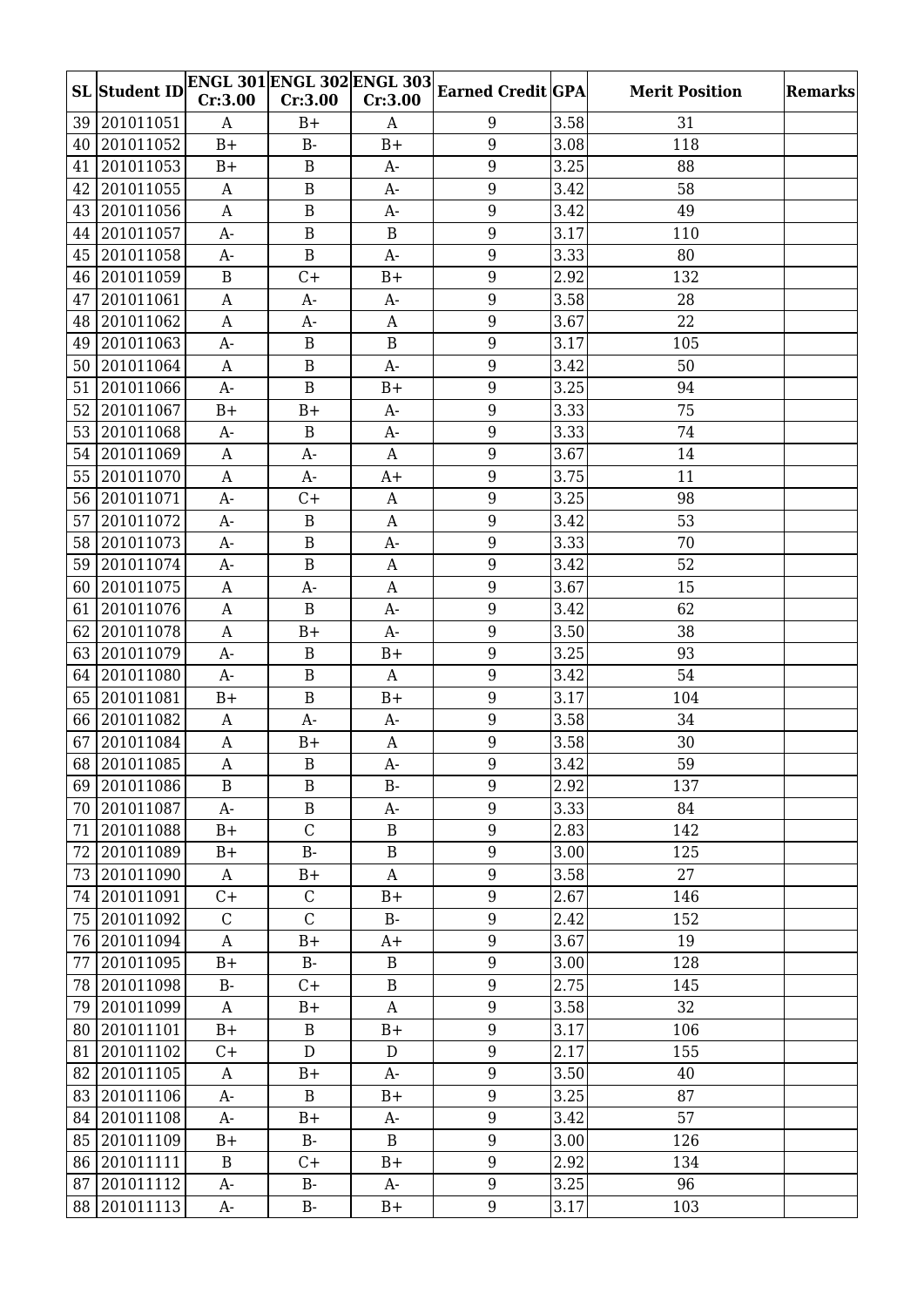|    | <b>SL</b> Student ID    | Cr:3.00          | <b>ENGL 301 ENGL 302 ENGL 303</b><br>Cr:3.00 | Cr:3.00          | <b>Earned Credit GPA</b> |                   | <b>Merit Position</b> | <b>Remarks</b> |
|----|-------------------------|------------------|----------------------------------------------|------------------|--------------------------|-------------------|-----------------------|----------------|
|    | 89 201011114            |                  |                                              |                  |                          |                   |                       |                |
|    |                         | $\mathbf{B}$     | $\mathbf C$<br>$\overline{C}$                | D                | 9                        | 2.42              | 153                   |                |
|    | 90 201011117            | $B+$             |                                              | $B+$             | $\overline{9}$           | 2.92              | 131                   |                |
|    | 91 201011118            | $B -$            | $\overline{C}$                               | $C+$             | 9                        | 2.50              | 151                   |                |
| 92 | 201011120               | $B+$             | $\, {\bf B}$                                 | $A-$             | 9                        | 3.25              | 92                    |                |
|    | 93 201011121            | $A-$             | $B-$                                         | $B+$             | 9                        | 3.17              | 115                   |                |
|    | 94 201011122            | $\mathbf{A}$     | $\mathbf{A}$                                 | $\mathbf{A}$     | 9                        | 3.75              | 8                     |                |
|    | 95 201011126            | $A-$             | $\mathbf{A}$                                 | $A-$             | $9\,$                    | 3.58              | 35                    |                |
|    | 96 201011127            | $A-$             | $B+$                                         | $B+$             | $9\,$                    | 3.33              | 78                    |                |
|    | 97 201011129            | $B+$             | $B -$                                        | $B+$             | 9                        | 3.08              | 120                   |                |
|    | 98 201011130            | $A-$             | $B+$                                         | $A-$             | 9                        | 3.42              | 64                    |                |
|    | 99 201011132            | $C +$            | $C+$                                         | $C+$             | 9                        | 2.50              | 150                   |                |
|    | 100 2010 11134          | $\mathbf{A}$     | A                                            | $A-$             | 9                        | 3.67              | 13                    |                |
|    | 101 2010 11135          | $B+$             | ${\bf F}$                                    | $\mathbf B$      | $\,6\,$                  | 2.08              | 156                   |                |
|    | 102 2010 11136          | $A-$             | $\, {\bf B}$                                 | $B+$             | $\overline{9}$           | 3.25              | 99                    |                |
|    | 103 2010 11138          | $A-$             | $A-$                                         | $A-$             | $\overline{9}$           | $\overline{3.50}$ | 47                    |                |
|    | 104 2010 11139          | $A-$             | A                                            | A                | 9                        | 3.67              | 21                    |                |
|    | 105 2010 11140          | $\mathbf{A}$     | $\mathbf{A}$                                 | $\mathbf{A}$     | 9                        | 3.75              | $\overline{2}$        |                |
|    | 106 2010 11141          | $A-$             | $A-$                                         | $A-$             | 9                        | 3.50              | 41                    |                |
|    | 107 2010 11143          | $\mathbf{B}$     | ${\bf D}$                                    | D                | 9                        | 2.33              | 154                   |                |
|    | 108 2010 11144          | $A-$             | <b>B-</b>                                    | $\mathbf B$      | 9                        | 3.08              | 119                   |                |
|    | 109 2010 11145          | $A-$             | A                                            | $\mathbf{A}$     | $9\,$                    | 3.67              | 16                    |                |
|    | 110 2010 11147          | $A-$             | $B-$                                         | $B+$             | 9                        | 3.17              | 113                   |                |
|    | 111 2010 11148          | $A-$             | $\mathbf B$                                  | $B+$             | $9\,$                    | 3.25              | 100                   |                |
|    | 112 2010 11149          | $A-$             | $B+$                                         | $B+$             | 9                        | 3.33              | 77                    |                |
|    | 113 2010 11150          | $A-$             | $B-$                                         | $B -$            | 9                        | 3.00              | 129                   |                |
|    | 114 2010 11151          | $A-$             | $B-$                                         | $B+$             | 9                        | 3.17              | 108                   |                |
|    | 115 2010 11152          | $\mathbf{A}$     | A                                            | $\boldsymbol{A}$ | 9                        | 3.75              | 9                     |                |
|    | 116 2010 11154          | $\mathbf{A}$     | $A-$                                         | $A-$             | $9\,$                    | 3.58              | 33                    |                |
|    | 117 2010 11156          | $\mathbf{A}$     | $A-$                                         | A                | 9                        | 3.67              | 24                    |                |
|    | $\boxed{118}$ 201011158 | $\mathbf A$      | $\boldsymbol{\rm{A}}$                        | $\boldsymbol{A}$ | 9                        | 3.75              | $6\,$                 |                |
|    | 119 2010 11159          | A                | A                                            | A                | 9                        | 3.75              | 5                     |                |
|    | 120 2010 11160          | $A-$             | $A-$                                         | A-               | 9                        | 3.50              | 44                    |                |
|    | 121 2010 11161          | $A-$             | $B+$                                         | A-               | $\boldsymbol{9}$         | 3.42              | 63                    |                |
|    | 122 201011162           | $A-$             | $C+$                                         | $A-$             | $\overline{9}$           | 3.17              | 116                   |                |
|    | 123 2010 11163          | $A-$             | $B+$                                         | $B+$             | $\boldsymbol{9}$         | 3.33              | 79                    |                |
|    | 124 201011164           | $\boldsymbol{A}$ | A                                            | A                | $\boldsymbol{9}$         | 3.75              | $7\overline{ }$       |                |
|    | 125 2010 11165          | $\, {\bf B}$     | $B-$                                         | $C+$             | $\boldsymbol{9}$         | 2.75              | 144                   |                |
|    | 126 201011166           | $A-$             | $\, {\bf B}$                                 | $A-$             | $\overline{9}$           | 3.33              | 81                    |                |
|    | 127 2010 11170          | $A-$             | $\, {\bf B}$                                 | $B+$             | $\boldsymbol{9}$         | 3.25              | 101                   |                |
|    | 128 201011171           | A-               | $C +$                                        | B                | $\boldsymbol{9}$         | 3.00              | 124                   |                |
|    | 129 201011172           | $B+$             | $\, {\bf B}$                                 | $\mathbf B$      | $\boldsymbol{9}$         | 3.08              | 123                   |                |
|    | 130 2010 11175          | $A-$             | $\, {\bf B}$                                 | $B+$             | $\overline{9}$           | 3.25              | 97                    |                |
|    | 131 201011176           | $A-$             | $B-$                                         | $C+$             | 9                        | 2.92              | 138                   |                |
|    | 132 2010 11177          | $\mathbf{A}$     | A                                            | $A-$             | $\overline{9}$           | 3.67              | 20                    |                |
|    | 133 2010 11178          | $\boldsymbol{A}$ | A                                            | $A-$             | $\boldsymbol{9}$         | 3.67              | 25                    |                |
|    | 134 201011179           | $A-$             | $B+$                                         | $A-$             | 9                        | 3.42              | 51                    |                |
|    | 135 2010 11180          | $A-$             | $\bf{B}$                                     | A-               | $\boldsymbol{9}$         | 3.33              | 85                    |                |
|    | 136 2010 11184          | $A-$             | $B+$                                         | $B+$             | $9\,$                    | 3.33              | 73                    |                |
|    | 137 2010 11186          | $A-$             | $B-$                                         | $\mathbf C$      | $\boldsymbol{9}$         | 2.83              | 141                   |                |
|    | 138 201011188           | $B+$             | ${\rm D}$                                    | $B-$             | $9\,$                    | 2.67              | 147                   |                |
|    |                         |                  |                                              |                  |                          |                   |                       |                |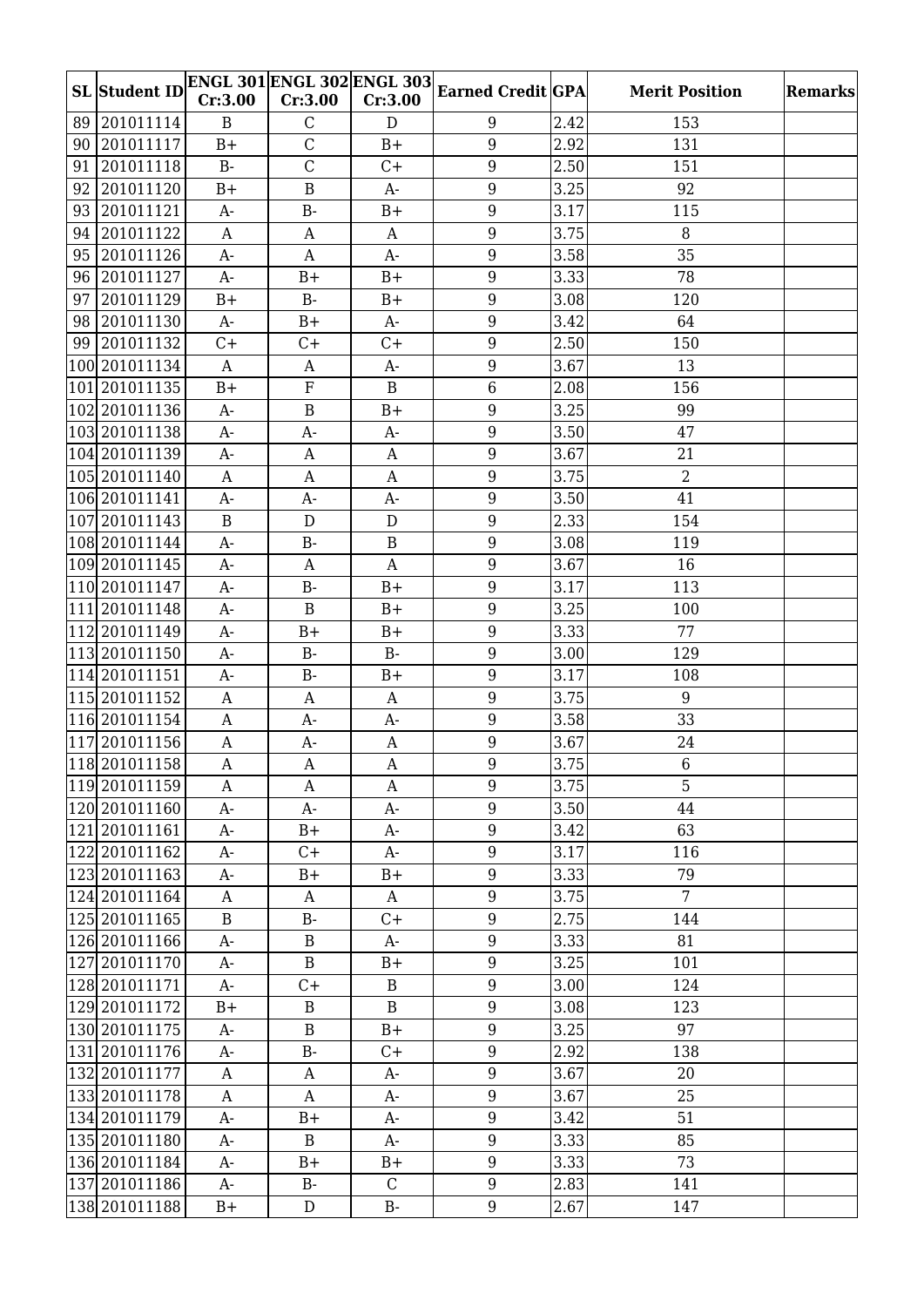| <b>SL</b> Student ID | Cr:3.00 | Cr:3.00 | <b>ENGL 301 ENGL 302 ENGL 303</b><br>Cr:3.00 | <b>Earned Credit GPA</b> |      | <b>Merit Position</b> | Remarks |
|----------------------|---------|---------|----------------------------------------------|--------------------------|------|-----------------------|---------|
| 139 2010 11190       | A       | A       | A-                                           | 9                        | 3.67 | 17                    |         |
| 140 2010 11191       | $B+$    | D       | $C+$                                         | 9                        | 2.58 | 149                   |         |
| 141 2010 11192       | A-      | B       | $B+$                                         | 9                        | 3.25 | 102                   |         |
| 142 2010 11194       | A       | $B+$    | A-                                           | 9                        | 3.50 | 48                    |         |
| 143 2010 11195       | A-      | $C+$    | $B+$                                         | 9                        | 3.08 | 122                   |         |
| 144 201011196        | $A-$    | $B -$   | $B+$                                         | 9                        | 3.17 | 114                   |         |
| 145 2010 11198       | A       | $B+$    | $B+$                                         | 9                        | 3.42 | 65                    |         |
| 146 2010 11200       | A       | A       | A                                            | 9                        | 3.75 | 12                    |         |
| 147 2010 11208       | A-      | $A-$    | $A-$                                         | 9                        | 3.50 | 42                    |         |
| 148 2010 11209       | $A-$    | A       | A                                            | 9                        | 3.67 | 18                    |         |
| 149 2010 11213       | А       | A       | A                                            | 9                        | 3.75 | 4                     |         |

| $\textbf{SL}\textbf{Student ID}\textbf{ENGL 301}\textbf{ENGL 302}\textbf{ENGL 303}\textbf{C1:3.00}\textbf{C1:3.00}\textbf{C1:3.00}\textbf{C1:3.00}\textbf{C1:3.00}\textbf{C2:3.00}\textbf{C1:3.00}\textbf{C2:3.00}\textbf{C1:3.00}\textbf{C2:3.00}\textbf{C1:3.00}\textbf{C2:3.00}\textbf{C1:3.00}\textbf{C2:3.00}\textbf{C1:3.00}\textbf{C2:3.00}\textbf$ |      |    | <b>Earned Credit</b> | <b>GPA</b> | <b>Merit Position</b> | <b>Remarks</b> |
|------------------------------------------------------------------------------------------------------------------------------------------------------------------------------------------------------------------------------------------------------------------------------------------------------------------------------------------------------------|------|----|----------------------|------------|-----------------------|----------------|
| 1   193011005                                                                                                                                                                                                                                                                                                                                              |      |    |                      | 3.75       |                       |                |
| 2   193011051                                                                                                                                                                                                                                                                                                                                              | $B+$ | В- |                      | 2.83       | 140                   |                |

**Signature of Head/Coordinator of The Department Date:**